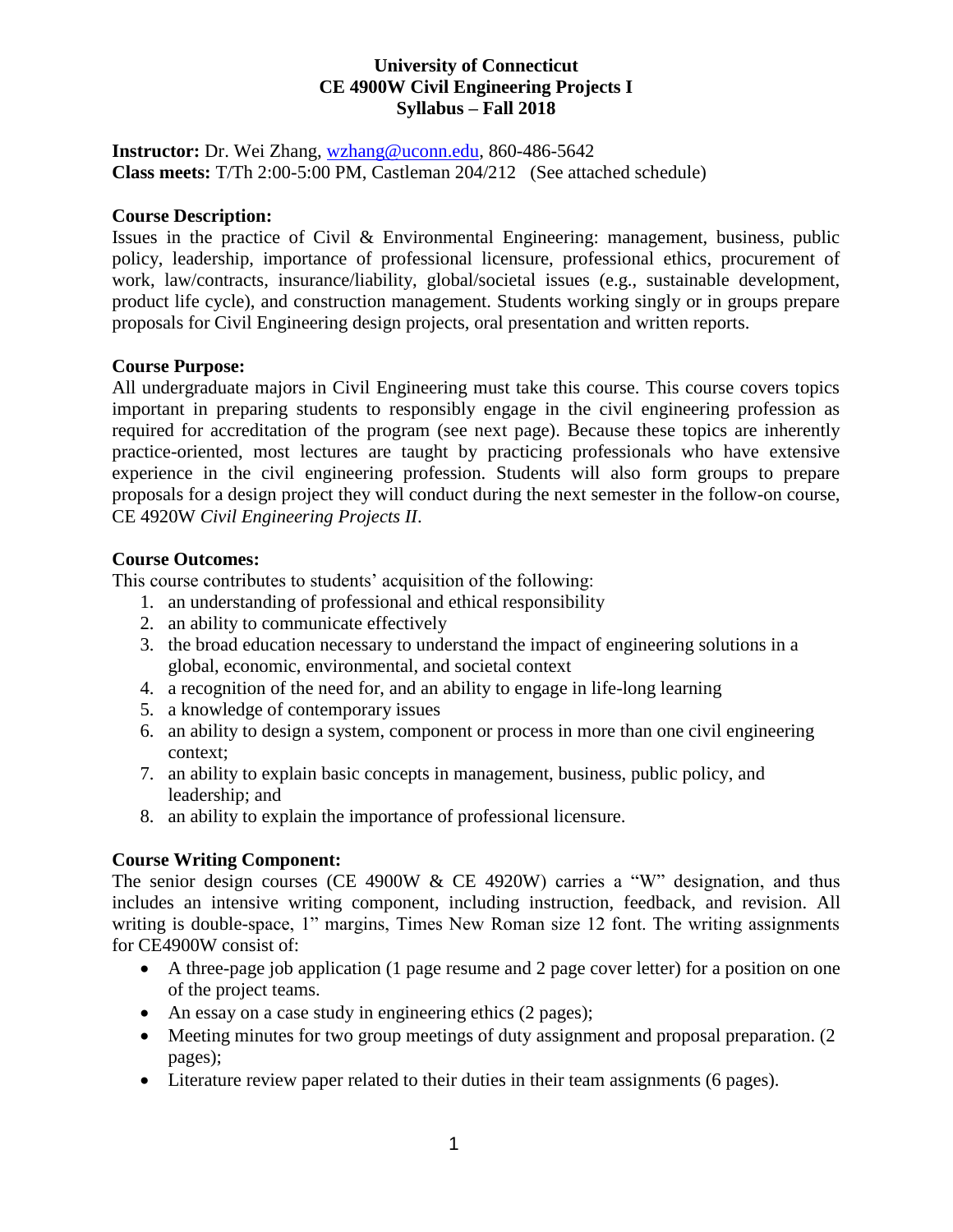Students will participate in writing a proposal as a group for a design project that will be implemented in the subsequent semester. Each student will write a minimum of 2 pages in the proposal; each student's contribution must be clearly indicated.

These assignments address different aspects of writing you will encounter in your working life including the use of different types of writing (technical or persuasive), addressing different audiences (peers, public, regulators, future employers), and overall the ability to effectively analyze and convey data and design decisions in writing. Writing feedback will be provided by the instructor, your peers and your project advisors in order to revise and improve your writing. Due dates for assignments are indicated on the schedule below.

Each student must pass the writing component in order to pass the course.

#### **Course Textbook:**

Irish, Robert. Writing in Engineering: A Brief Guide. Oxford University Press, 2015.

#### **Grading Contributions**

| <b>Course Component</b> | <b>Percent of Grade</b> |
|-------------------------|-------------------------|
| Job application         | 10%                     |
| Ethics essay            | 15%                     |
| Literature review       | 30%                     |
| <b>Meeting Minutes</b>  | 15%                     |
| Proposal Written Report | 30%                     |

Other grade considerations:

- Attendance at seminars, presentations, interviews and workshops are required. Deductions in grade will be made if there are more than two unexcused absences
- Even for the same team, differing individual grades may be assigned.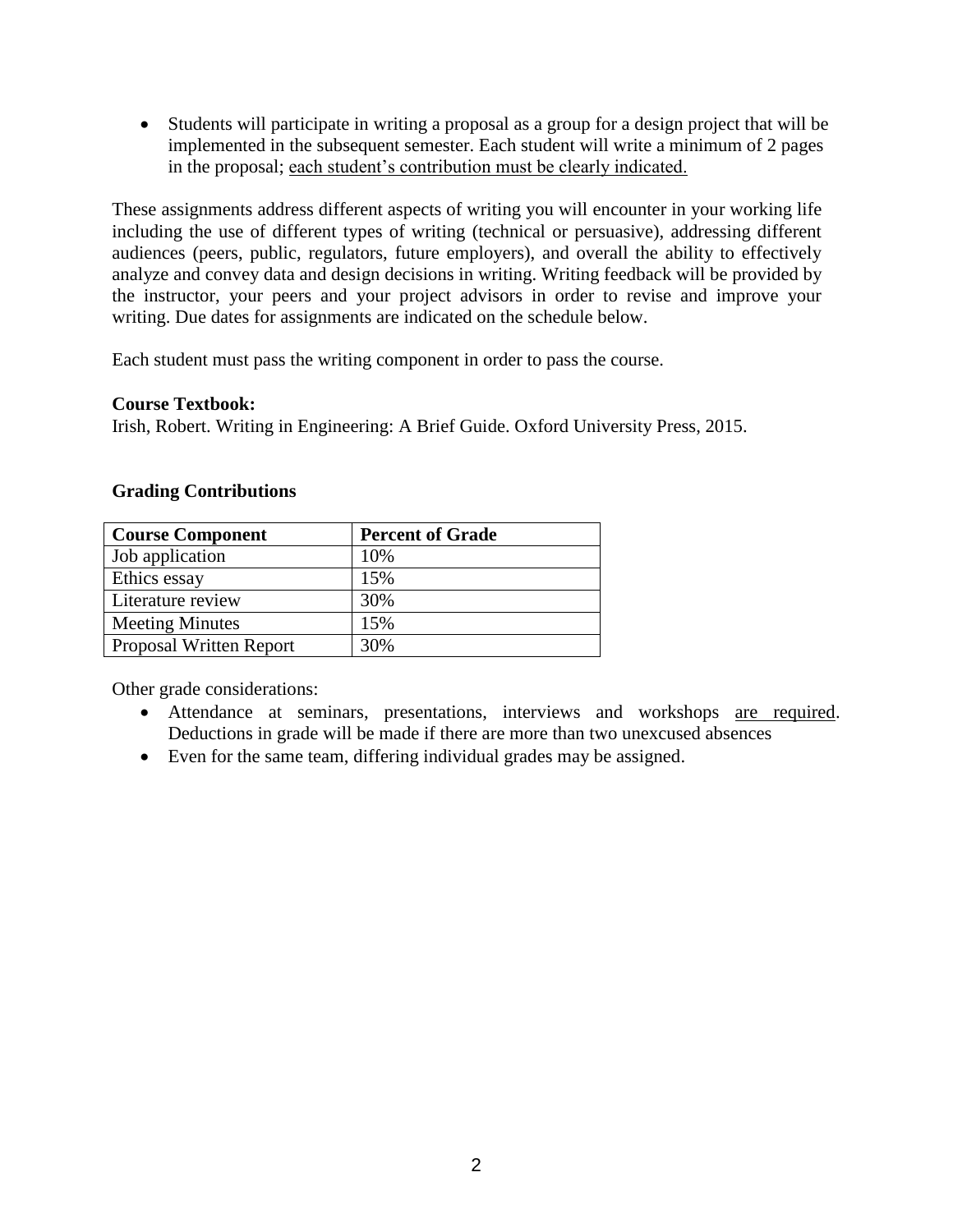## **CRITERIA FOR ACCREDITING UNDERGRADUATE PROGRAMS IN CIVIL ENGINEERING (from the Engineering Accreditation Commission of ABET, Inc.)**

The elements inside the boxes are addressed and assessed in CE 4900W.

#### **PROGRAM EDUCATIONAL OBJECTIVES (PEO's)**

*These are expected accomplishments of graduates during the first few years after graduation.* **The Civil Engineering undergraduate program educational objectives are to prepare alumni/ae with the knowledge and skills needed to**:

- **actively contribute to the practice and profession of engineering** in the public or private sectors in the technical areas of environmental, geotechnical, structural, transportation, and water resources engineering;
- **follow a path that can lead to licensure** as professional engineers who design and construct solutions to civil engineering problems in the natural and built environments; and
- **practice life-long learning** through post-graduate and professional education.

## **STUDENT OUTCOMES**

*This is what students are expected to know and be able to do by the time of graduation*

- 1. identify, formulate, and solve complex engineering problems by applying principles of engineering, science, and mathematics. (A+E)
- 2. apply the engineering design process to produce solutions that meet specified needs with consideration for public health and safety, and global, cultural, social, environmental, economic, and other factors as appropriate to the discipline. (C)
- 3. develop and conduct appropriate experimentation, analyze and interpret data, and use engineering judgment to draw conclusions. (B)
- 4. communicate effectively with a range of audiences. (G)
- 5. recognize ethical and professional responsibilities in engineering situations and make informed judgments, which must consider the impact of engineering solutions in global, economic, environmental, and societal contexts. (F+H+J)
- 6. recognize the ongoing need to acquire new knowledge, to choose appropriate learning strategies, and to apply this knowledge. (I+K)
- 7. function effectively as a member or leader of a team that establishes goals, plans tasks, meets deadlines, and creates a collaborative and inclusive environment. (D)

## **CE PROGRAM CRITERIA (Defined by ASCE)**

**The program must prepare graduates to …**

- apply knowledge of mathematics through differential equations, calculus-based physics, chemistry and at least one additional area of basic science, consistent with the program educational objectives;
- apply knowledge of four technical areas appropriate to civil engineering
- conduct civil engineering experiments and analyze and interpret the resulting data;
- design a system, component or process in more than one civil engineering context;
- explain basic concepts in management, business, public policy, and leadership; and
- explain the importance of professional licensure.